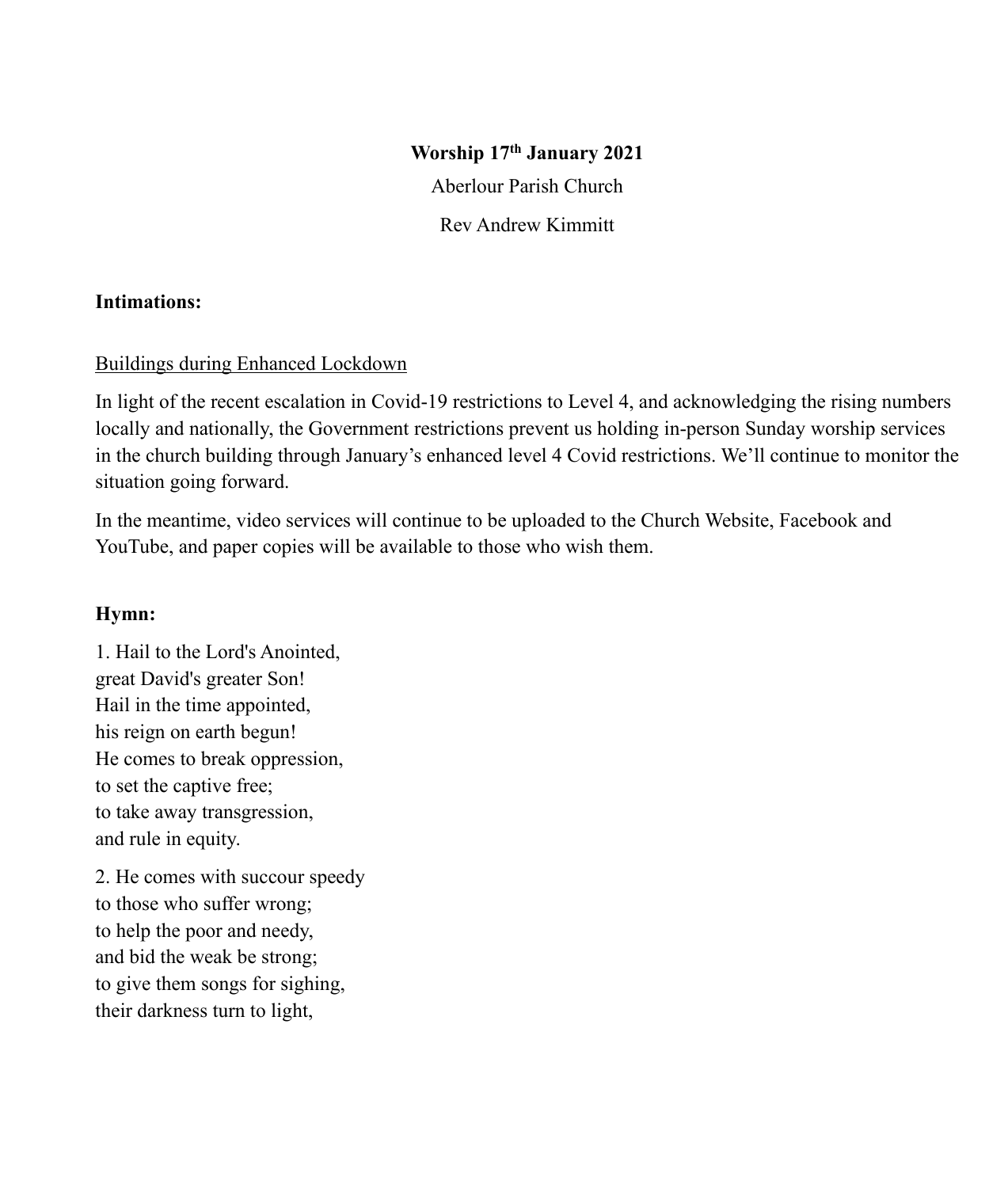whose souls, condemned and dying, are precious in his sight.

3. He shall come down like showers upon the fruitful earth; love, joy, and hope, like flowers, spring in his path to birth. Before him on the mountains, shall peace, the herald, go, and righteousness, in fountains, from hill to valley flow.

4. To him shall prayer unceasing and daily vows ascend; his kingdom still increasing, a kingdom without end. The tide of time shall never his covenant remove; his name shall stand forever; that name to us is love.

CCLI Licence No. 649173

### **Prayer**

God of all, as ice melts and rivers flow when spring comes, breathe your life-giving Spirit into our frozen hearts. Set our minds on fire, and our feet running, to seek and serve your truth. Free us from all that captivates us. Give us a deeper understanding of your truth. Increase our wisdom. Remind us that you have written our names on the palms of your crucified hands, and help us to know that you call us by name.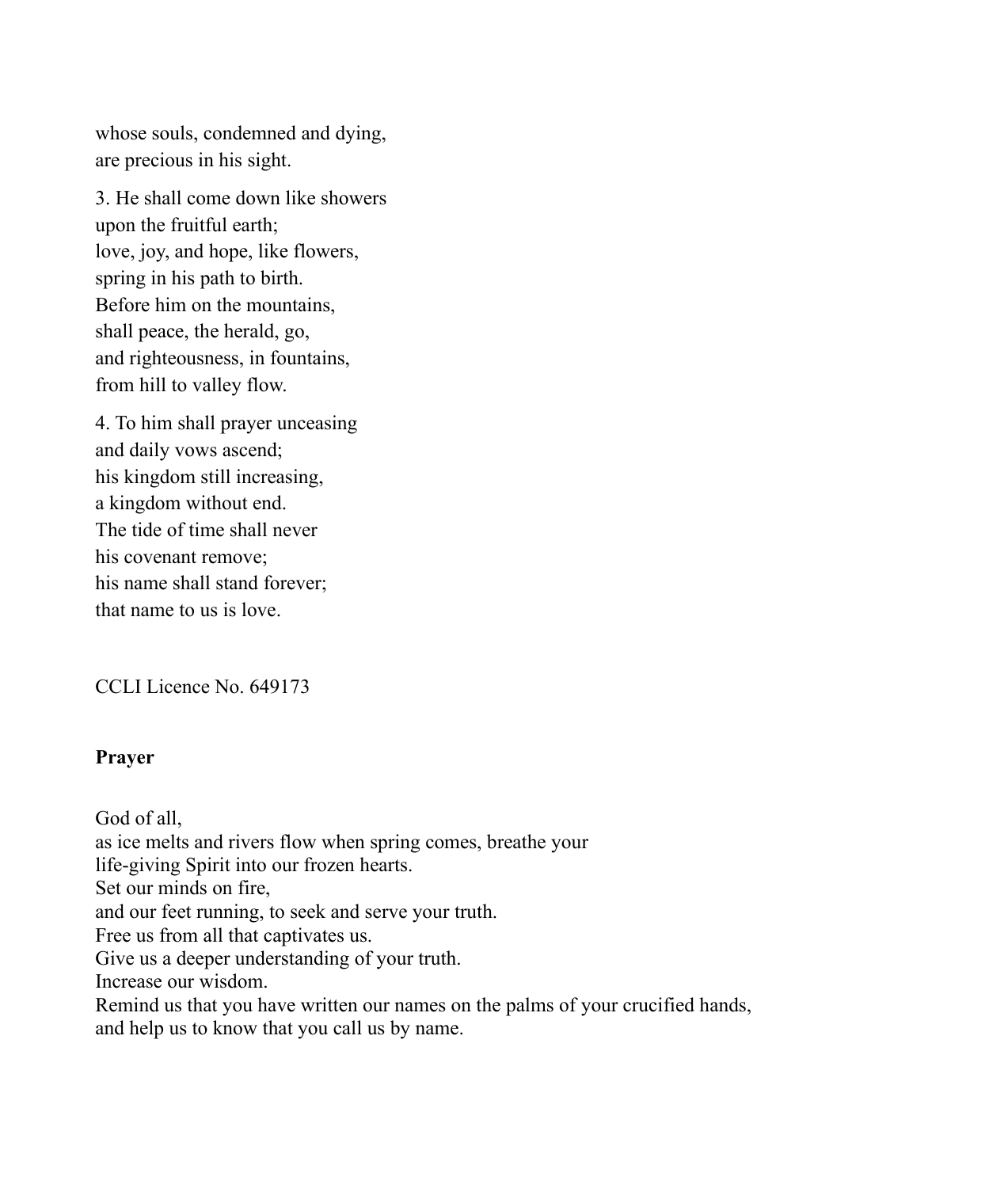Loving God, we give you thanks for our church. Sadly we confess that we so often fail: we turn from tasks you give us; we shrink from speaking out our faith; we shy away from mission. Yet gladly we recognize that we meet with some success: sometimes we get things right; sometimes we declare our faith with clarity; sometimes we turn our time and talents to the mission you give us.

We can barely begin to shoulder the responsibility of being your Church in your world; but you choose to make no other plan but that your Word be known through us. We thank you for that privilege and for the times when others catch the excitement of our faith and are drawn onto the path of pilgrimage through words said and love shown through your Church.

Loving God, thanking you for the Church, we pray for its continuing effectiveness as a witness to the glorious good news of the gospel. In Jesus' name, Amen.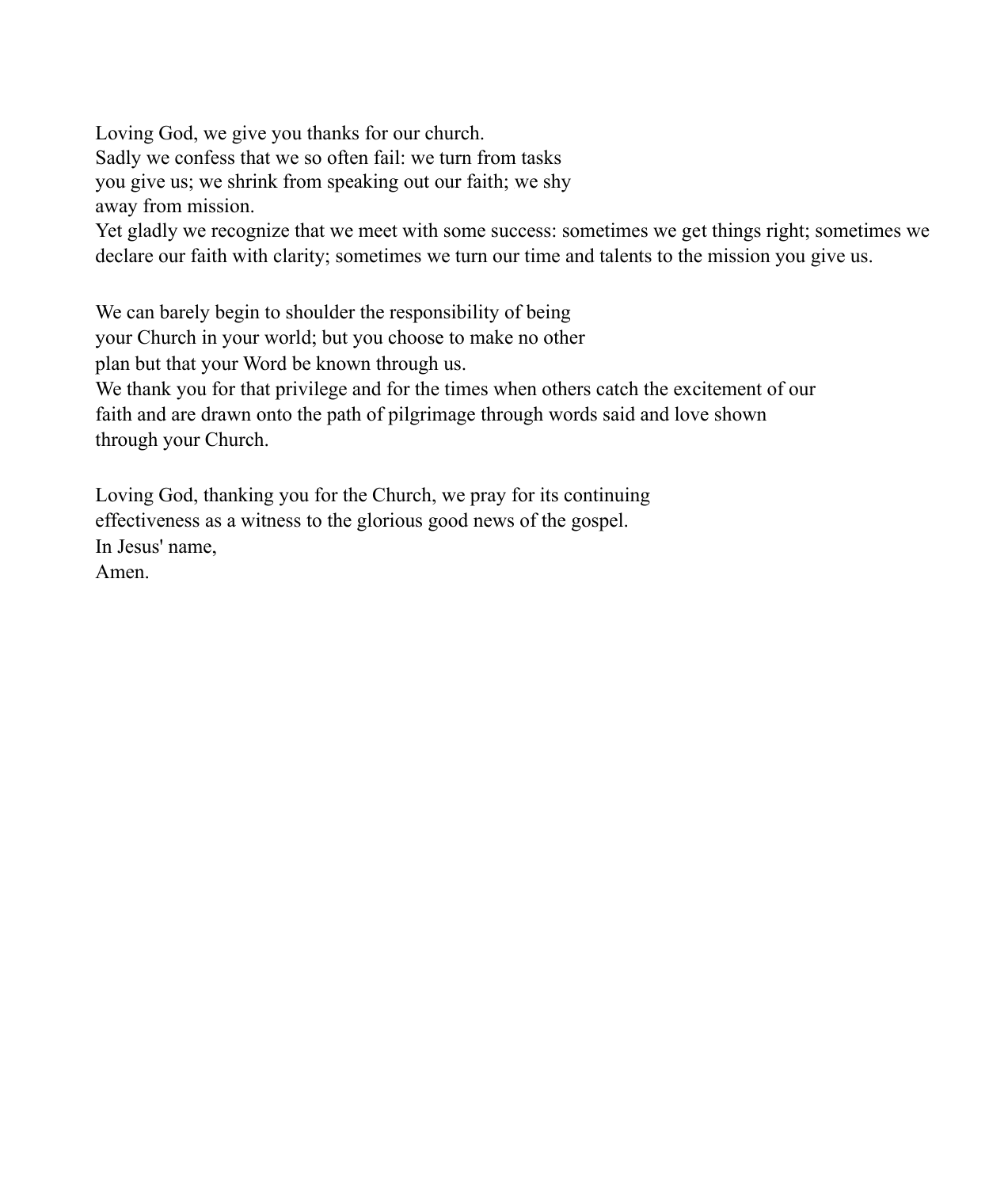## **Reading**

## **Luke 4:14-22**

**<sup>14</sup>** Jesus returned to Galilee in the power of the Spirit, and news about him spread through the whole countryside. **<sup>15</sup>** He was teaching in their synagogues, and everyone praised him.

**<sup>16</sup>** He went to Nazareth, where he had been brought up, and on the Sabbath day he went into the synagogue, as was his custom. He stood up to read, **<sup>17</sup>** and the scroll of the prophet Isaiah was handed to him. Unrolling it, he found the place where it is written:

**<sup>18</sup>** "The Spirit of the Lord is on me,

because he has anointed me

to proclaim good news to the poor.

He has sent me to proclaim freedom for the prisoners

and recovery of sight for the blind,

to set the oppressed free,

**<sup>19</sup>** to proclaim the year of the Lord's favour."

**<sup>20</sup>** Then he rolled up the scroll, gave it back to the attendant and sat down. The eyes of everyone in the synagogue were fastened on him. **<sup>21</sup>** He began by saying to them, "Today this scripture is fulfilled in your hearing."

**<sup>22</sup>** All spoke well of him and were amazed at the gracious words that came from his lips. "Isn't this Joseph's son?" they asked.

# **Reflection – part 1**

We're now getting well into Luke's Gospel; and the action is starting up. Jesus is getting going, amassing a wee following, the Spirit of the Lord is with him and he is preaching all around Galilee in the synagogues and being well received.

And yet in Luke this comes at Chapter 4 – other gospels are far quicker to get to this stage -so it's maybe worth remembering what Luke has told us in the run up to this moment: was it all just stagesetting?; a kind of throat clearing before we really get to hear about Jesus' ministry? – the things he said and did that have made him worth writing about in the first place?

Luke's gospel has the longest preamble to Jesus' adult years of any of the four. Of all the gospels it is the longest, and probably written the latest. It's very very likely that Luke knew Mark, and probably had a copy of it; and there is material that Matthew and Luke share as well which indicated another source shared. And then there is the just Luke stuff.

And a good deal of that 'Just Luke'stuff is in the first few chapters. And looking at that 'Just Luke' stuff maybe starts to give us some clues into why Luke took so long to get to the action of Jesus' ministry. The common thread throughout is that the good news of Jesus is for everyone, *especially* those normally considered outside the scope of God's family.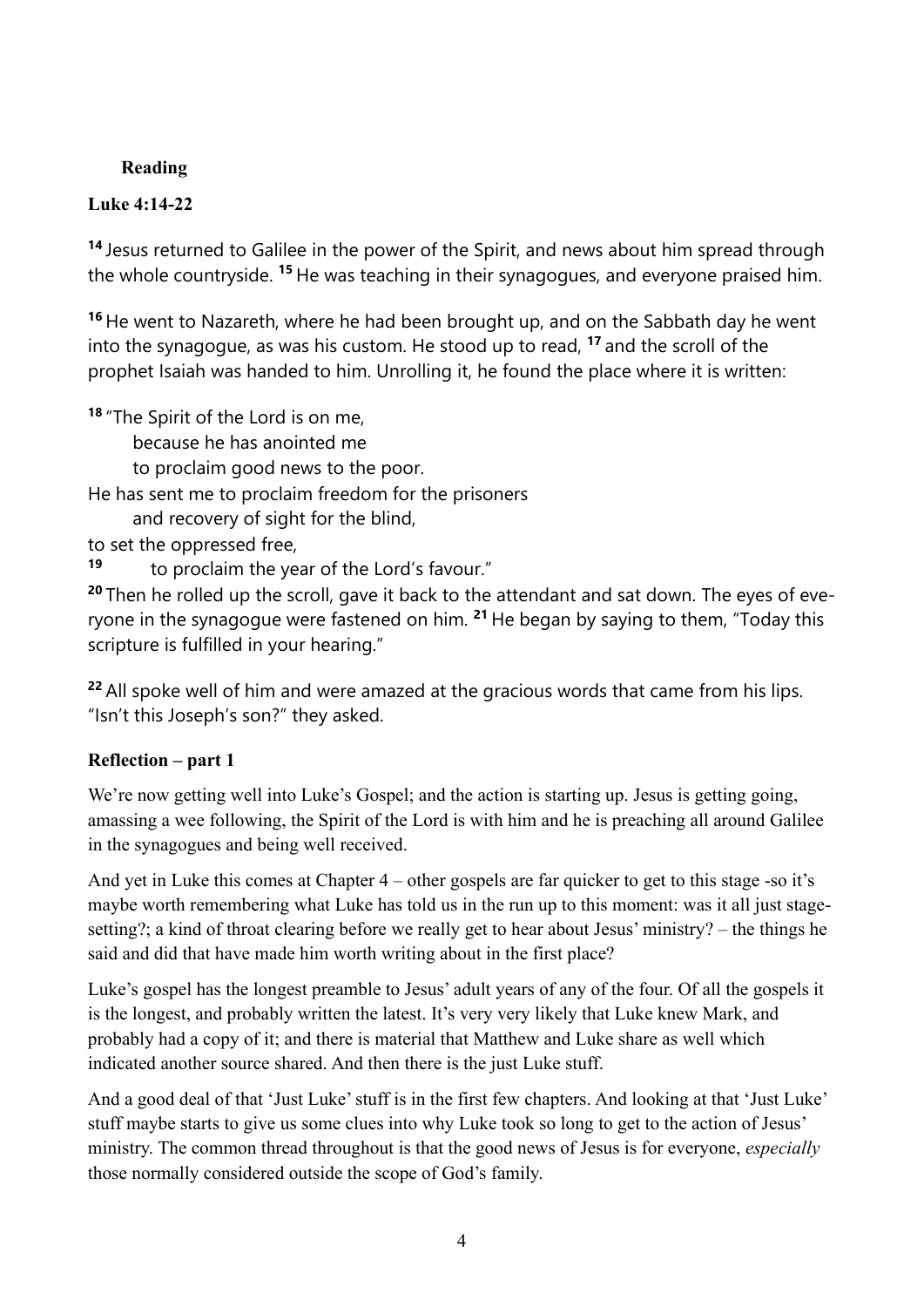Luke begins the gospel with a message to Theophilus, which is a name meaning 'friend of God'. It might be that it was written for a person called Theophilus – but it may also be that we the reader, the ones who are reading and want to be 'friends of God' are who it is addressed to.

And then there's 'Just Luke' who has Mary's song of joy when she visits Elizabeth: the great *magnificaat* about the justice of God raising up the poor and the humble.

It is just Luke who has the Magi come and visit, those foreigners from the East who come from such a different set of cultural and religious assumptions, yet who recognise God's coming when they see it written in the stars.

When Matthew takes us through Jesus' genealogy it goes back to Abraham – the point being to link Jesus in the line of God's covenant people of Israel, from Abraham Isaac and Jacob through King David and on. But when Luke runs Jesus genealogy it goes back not to Abraham and God's special covenant, but further to the dawn of creation and Adam. The scope of Jesus' family extends to all creation's sons and daughters.

There are hints and more hints about who this Luke's gospel – this *good news*- is for: and the scope of those included goes wider than most would ever have imagined.

As we'll read shortly – when Jesus starts to spell that out, it is far from a popular message...

## **Reading**

## **Luke 4:23-30**

**<sup>23</sup>** Jesus said to them, "Surely you will quote this proverb to me: 'Physician, heal yourself!' And you will tell me, 'Do here in your hometown what we have heard that you did in Capernaum.'"

**<sup>24</sup>** "Truly I tell you," he continued, "no prophet is accepted in his hometown. **<sup>25</sup>** I assure you that there were many widows in Israel in Elijah's time, when the sky was shut for three and a half years and there was a severe famine throughout the land. **<sup>26</sup>** Yet Elijah was not sent to any of them, but to a widow in Zarephath in the region of Sidon. **<sup>27</sup>** And there were many in Israel with leprosy in the time of Elisha the prophet, yet not one of them was cleansed—only Naaman the Syrian."

**<sup>28</sup>** All the people in the synagogue were furious when they heard this. **<sup>29</sup>** They got up, drove him out of the town, and took him to the brow of the hill on which the town was built, in order to throw him off the cliff. **<sup>30</sup>** But he walked right through the crowd and went on his way.

## **Reflection - part 2**

To Jesus' kin at Nazareth his words are offensive: even if -and it's a big if- they were ready to accept that Jesus is from God, a prophet, or as Jesus seemed to be claiming – even more than that, a fulfilment of God's promise; then Jesus seems clear it's not for them that he exists.

To the small fishing village of Nazareth - a rural settlement in the far north of a land where the importance, power, relative wealth, and status lies towards Jerusalem in the South- it might be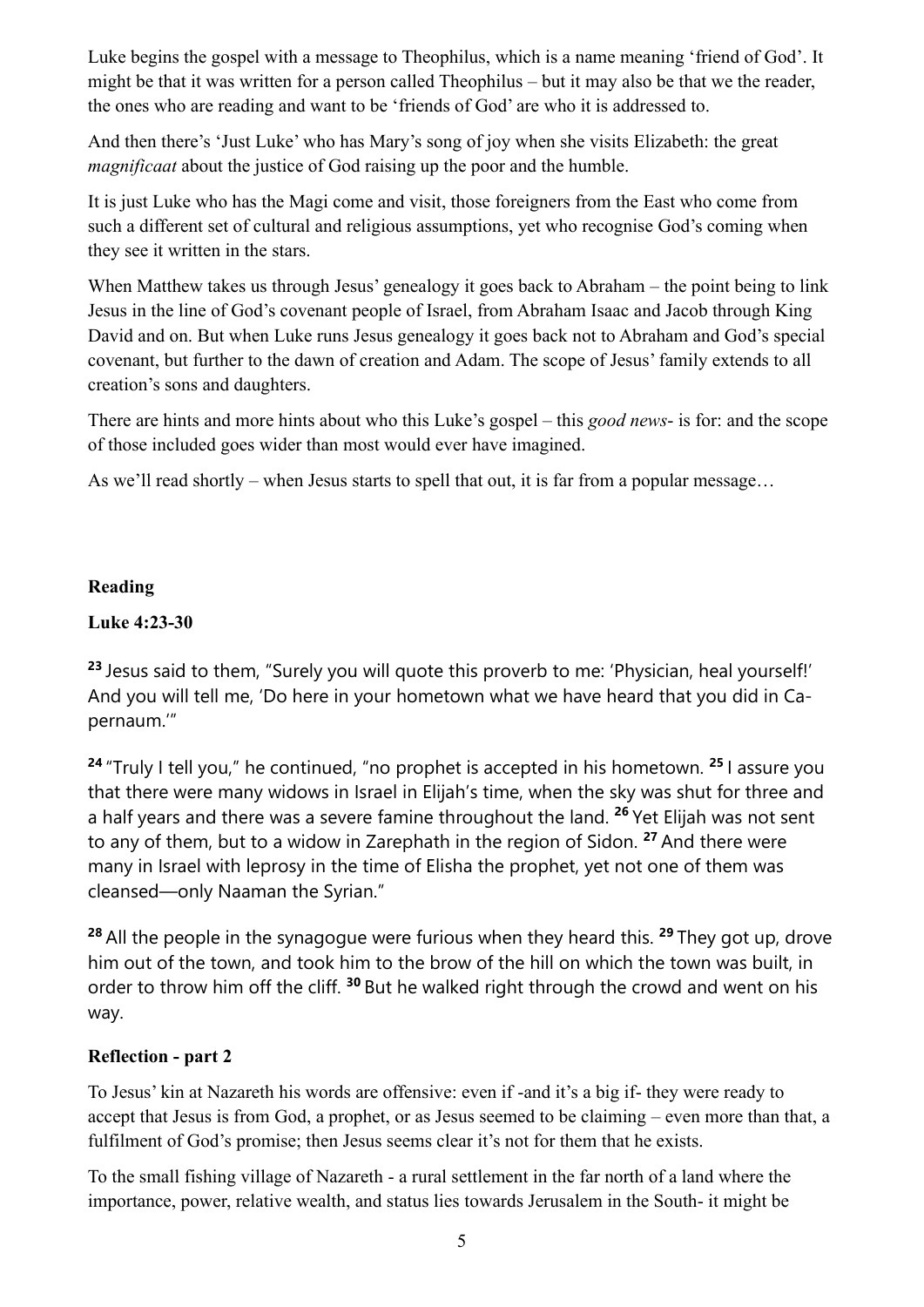exciting that such an important God thing was happening to them. They may well read themselves as the poor and downtrodden that God has promised good to; and if Jesus was here to proclaim the year of the Lord's favour to them – them perhaps, unlikely as it might seem from joiner Joseph's son- there was good in this for them?

But if that was ever a thought – and we've already said that that thought indicated a bit of a stretch of goodwill shown to Jesus – then Jesus undercuts it nearly instantly. No, not for his own people does he stand – "No prophet is welcome in his hometown" – but for a whole different category of outcast and outsider.

People outside the conventional understanding of God's people.

This came as a big surprise to the folks at Nazareth but to readers of Luke's gospel – to us- it shouldn't be a surprise at all: we've already traced the ways Luke has been at pains to suggest that Jesus is going to be good news for those previously thought outside of God's covenant people.

That *is* of course good news for us: the imperative that the God of Israel is *for* everyone is what spawned the spread of Christianity, first through Paul and the disciples throughout the Roman empire and then through missionaries like Columba, Moluag and Drostan to here.

But we would be no better than those Nazirites if we thought the good news stopped at us. Was *for*  just us. So what lesson do we take from them, from their poor reaction to Jesus' message for the last and the least; and for the *outsider*.

I want us to think about what an insider and outsider looks like in our context.

Small communities often cling tight together. In small communities you get talk of incomers and outsiders that doesn't happen in the same way in larger populaces. And in any given community there is always a mixed fabric of folk: from folk who grew up here, whose mothers and fathers grew up here, and their parents before them and so on. There are folk who have generations of heritage. And folk who have simply been around a long time and know the place; there are folk who are newer, who settled here but have after some years 'settled'. And then there is -particularly in places like Aberlour and Craigellachie where there is work, and workforces disproportionately large for their residents- a flow of people who are here for spells; short seasonal spells; or longer seasons of life 2,3,5,10 years.

Churches, particularly churches in smaller communities, are often made up more of the longer in the tooth residents. Of the folk who go back generations, of the folk who *know* how things work, of the folk who have memories of how it used to be, and expectations born from then of *how things should be now*. None of that is bad. But when it is left unspoken, it creates a culture barrier – invisible to the people inside, because they understand how everything works inside the barrier – but fairly overwhelming to someone coming in from outside.

Which is why: having the church doors open wide enough isn't the issue.

Our statement of welcome isn't the end of the beginning.

We have a season to begin to think about what coming back to church in person might look like. How do we – tired as we are from Covid and vacancy – longing for the familiar and the safe – not simply retreat to what we know seek God's good news for just us; but instead *actively* reach out to tell and live the truth that Christ has not come for us, not only for us, so much as Christ has come to: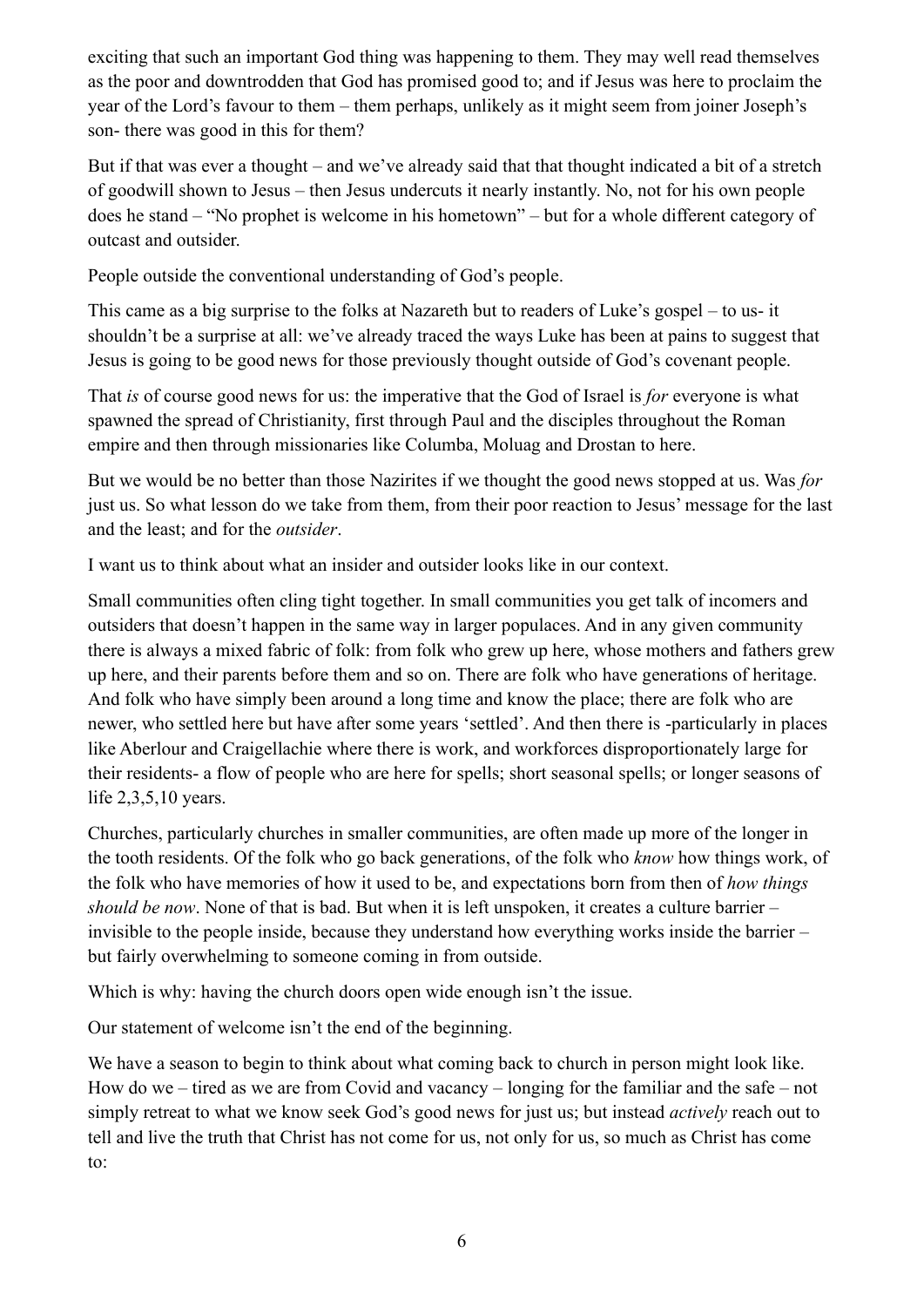to proclaim good news to the poor.

He has sent me to proclaim freedom for the prisoners

and recovery of sight for the blind,

to set the oppressed free,

**<sup>19</sup>** to proclaim the year of the Lord's favour."

For everyone.

# **Hymn –** *The canticle of the turning*

My soul cries out with a joyful shout That the God of my heart is great And my spirit sings of the Wondrous things That you bring to the ones who wait You fixed your sight on your servant's plight And my weakness you did not spurn So from east to west shall my name be blest Could the world be about to turn?

*My heart shall sing of the day you bring Let the fires of your justice burn Wipe away all tears for the dawn draws near And the world is about to turn!*

Though I am small, my God, my all, you Work great things in me And your mercy will last from the Depths Of the past to the end of the age to be Your very name puts the proud to shame And to those who would for you yearn You will show your might Put the strong to flight For the world is about to turn

*My heart shall sing of the day you bring Let the fires of your justice burn Wipe away all tears For the dawn draws near And the world is about to turn!*

From the halls of power to the fortress tower Not a stone will be left on stone Let the king beware for your Justice tears ev'ry tyrant from his throne The hungry poor shall weep no more For the food they can never ears There are tables spread, ev'ry Mouth be fed For the world is about to turn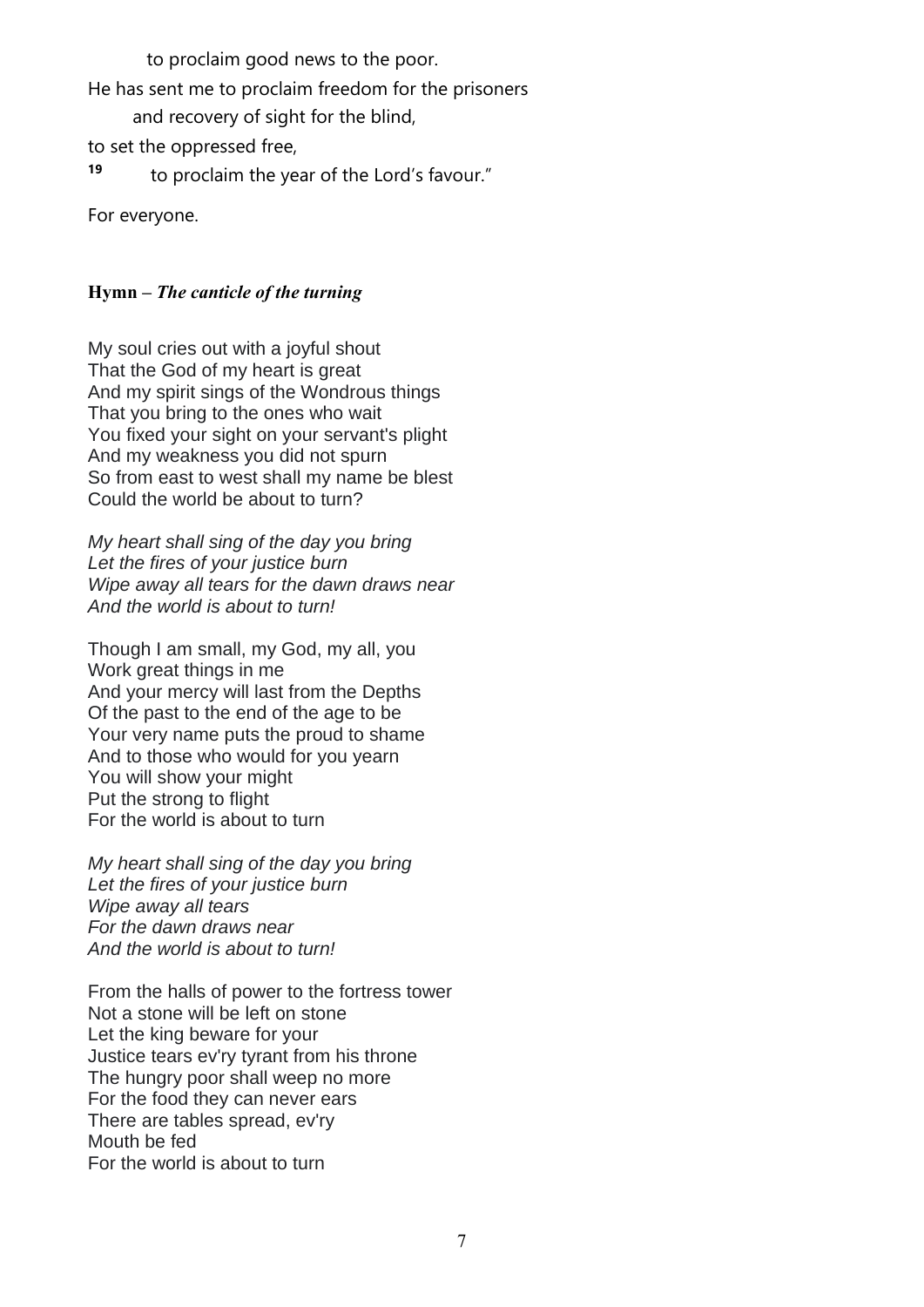*My heart shall sing of the day you bring Let the fires of your justice burn Wipe away all tears For the dawn draws near And the world is about to turn!*

Though the nations rage from age to age We remember Who holds us fast God's mercy must deliver us from the conqueror's crushing grasp This saving word that out forebears Heard is the promise which holds us bound 'Til the spear and rod can be Crushed by God Who is turning the world around

*My heart shall sing of the day you bring Let the fires of your justice burn Wipe away all tears For the dawn draws near And the world is about to turn!*

CCLI Licence No. 649173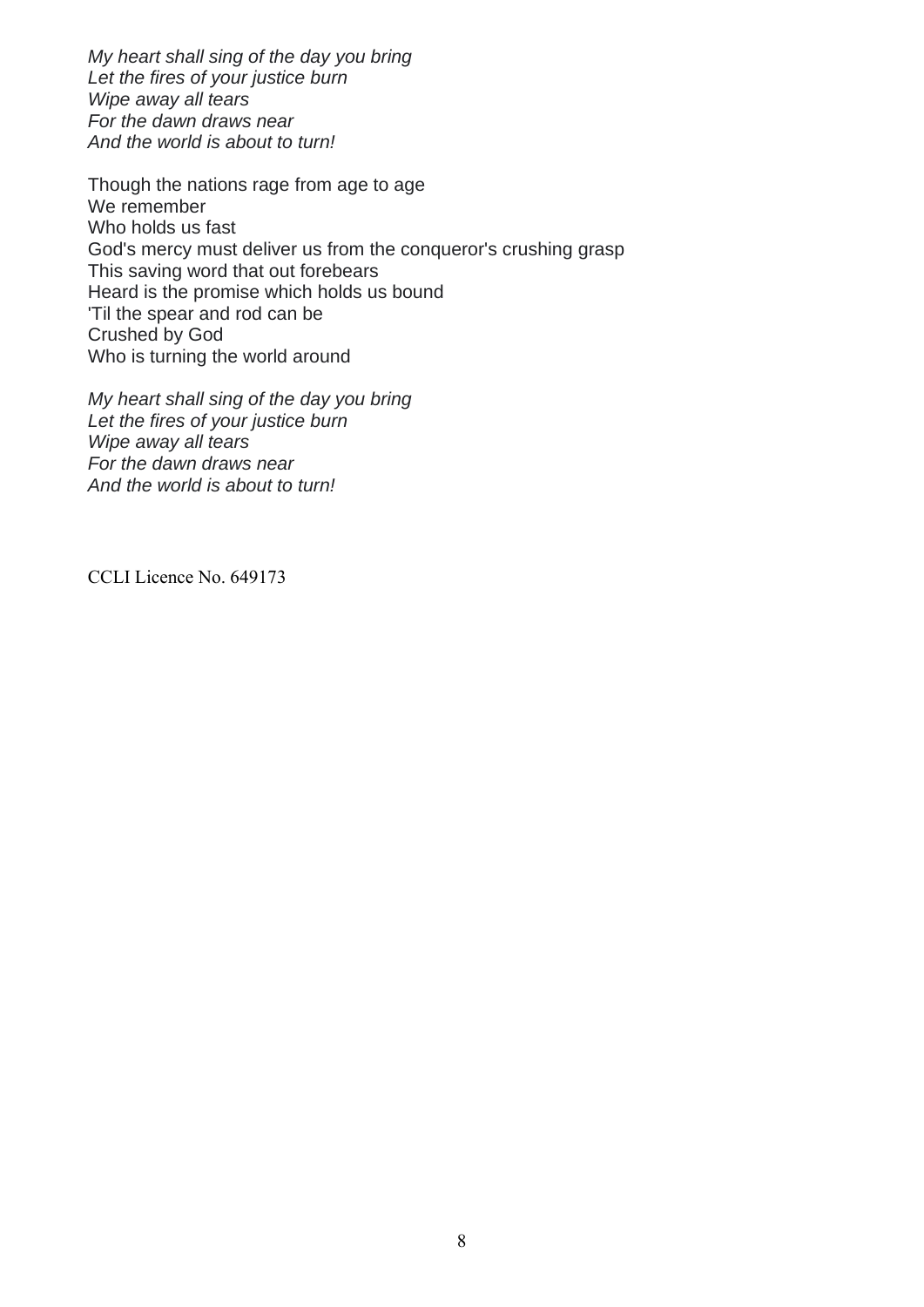### **Prayer**

Holy God, our ears are ringing with the sounds of voices crying out in distress:

people without names yet whose faces stare at us each day; children malnourished, mothers beyond hope in their grief; fathers helpless to provide, devastated by famine and trapped by war.

So we too cry out in despair. We cry to you, the God of babies and mothers and fathers. We cry to you for justice and for help to know what on earth to do.

When our ears are deaf because the cries are too familiar, help us to respond with urgency once more.

When our tears have dried up because we have seen it all before, rekindle our sympathy and our generosity.

When our anger has abated because cruelty is a fact of life, stir within us a new sense of justice.

Save us from hypocrisy:

speaking words of peace but not making peace; praying for reconciliation but not daring to build bridges; criticizing politicians but remaining hardhearted at home.

Save us from apathy:

leaving the hard work to others; complaining that we can't do anything about injustice; failing to get involved in issues in our local community.

Save us from insensitivity:

going along with the selfishness of society; reinforcing the prejudices of our culture; failing to notice the needs on our doorsteps.

Save us from a comfortable gospel:

designed to save our own souls only; aimed at the Church rather than the world; expecting the glory without the pain, the resurrection without the cross.

Save us from making Jesus into a harmless mascot: a comforter but not a challenger; a story-teller but not a debater; a donkey-rider but not a turner-over of tables; a teacher but not a transformer; a lover but not a redeemer.

Then may we be better equipped to be people of your Kingdom which confronts and challenges the division and hatred in the world, to the glory of your holy name.